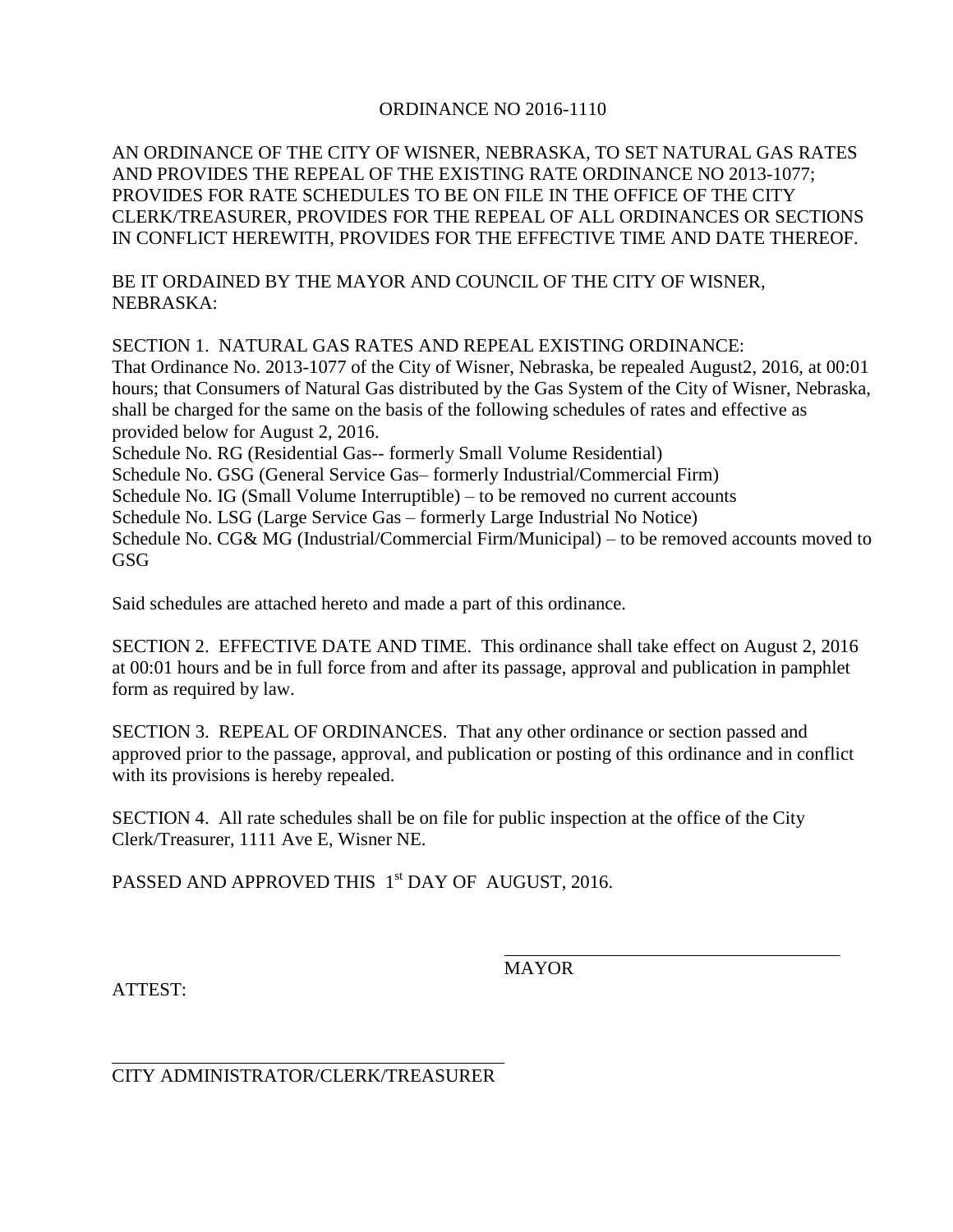## SCHEDULE RG – RESIDENTIAL GAS (Formerly SMALL VOLUME – RESIDENTIAL)

AVAILABILITY: Available upon request to residential Consumers with daily requirements less than 2000 hundred cubic feet (CCF) for any usual residential use in private dwellings or separately metered apartments, contingent on an adequate gas supply and distribution system capacity.

| NET MONTHLY RATE:         |                |
|---------------------------|----------------|
| Effective:                | August 2, 2016 |
| A Consumer Charge of:     | \$16.00 plus   |
| A Delivery Charge of:     | .4945 \$/CCF   |
| A Purchase Gas Charge of: | .4621 \$/CCF   |

MINIMUM BILL: The Customer Charge

TERMS OF PAYMENT: Bills will be due and payable on the first (1st) day of each month and shall be delinquent if not paid by the tenth (10th) day of the billing month.

Late payments charge of ten percent (10%) will be assessed monthly on any outstanding amount not paid on or before the due date.

ADJUSTMENT FOR PURCHASED GAS: In the event the delivered costs for any natural gas purchased increase or decrease, either temporarily or permanently, the retail gas rates in effect may be increased or may be decreased correspondingly to reflect the change in the cost of purchased gas.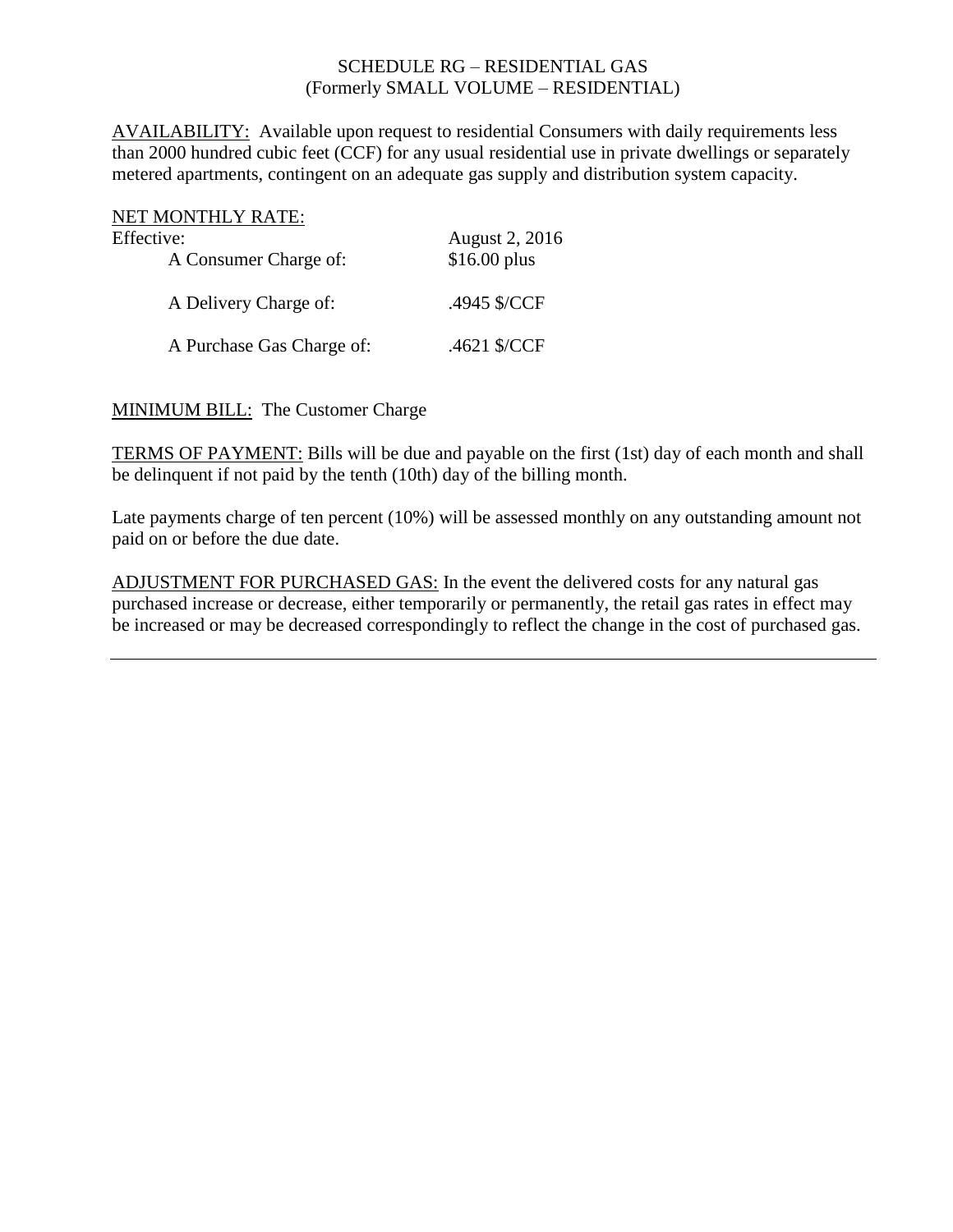## SCHEDULE GSG - GENERAL SERVICE GAS (Formerly COMMERCIAL/INDUSTRIAL FIRM)

AVAILABILITY: Available upon request to non-residential customers with daily requirements less than 3000 CCF for any business or manufacturing use and in master metered buildings with leased spaces for business or dwellings, contingent on an adequate gas supply and distribution system capacity.

| NET MONTHLY RATE:          |                |
|----------------------------|----------------|
| Effective:                 | August 2, 2016 |
| A Consumer Charge of:      | \$29.00 plus   |
| An Delivery Charge of:     | .5104 \$/CCF   |
| An Purchase Gas Charge of: | .4621 \$/CCF   |

MINIMUM BILL: The Customer Charge

TERMS OF PAYMENT: Bills will be due and payable on the first (1st) day of each month and shall be delinquent if not paid by the tenth (10th) day of the billing month.

Late payments charge of ten percent (10%) will be assessed monthly on any outstanding amount not paid on or before the due date.

ADJUSTMENT FOR PURCHASED GAS: In the event the delivered costs for any natural gas purchased increase or decrease, either temporarily or permanently, the retail gas rates in effect may be increased or may be decreased correspondingly to reflect the change in the cost of purchased gas.